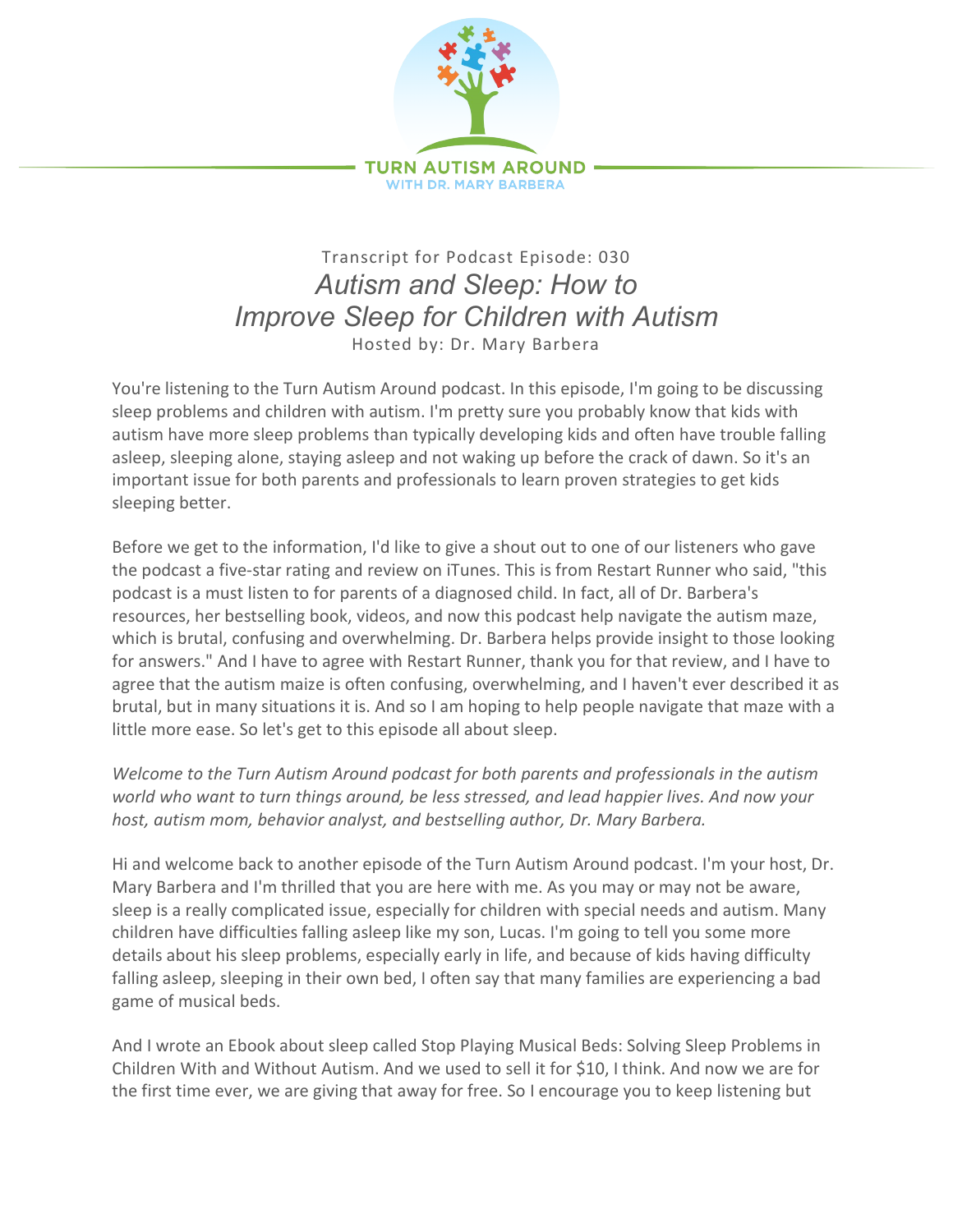check out the show notes or you can just go to marybarbera.com/sleep and you can download your free Ebook, which I'm going to be giving some highlights about how to use the Ebook and some proven strategies that I've learned over the years and use. So I hope that you will get that free resource when we're finished.

So as you probably know, if you've listened to other podcast episodes, if you haven't, welcome to this episode, it might be helpful if you go back to the first episode and learn more about my journey. But, um, which is marybarbera.com/one but just to recap, I'm the mom to two boys, Lucas and Spencer. And Lucas was diagnosed one day before his third birthday, but he did have a regression about 15 to 18 months of age. He started to regress in some areas, but I was pregnant with my second son, Spencer, and I wasn't really concerned about development. I didn't know much about development. And I kind of missed a lot of the first signs of autism. I also was in big time denial when my husband first mentioned the possibility when Lucas was just 21 months old. So I spent a year like our reviewer said, you know, in an autism maze in denial, very overwhelmed, very confused. And both of my boys are young adults now, but both of them had some sleep issues that caused a lot of turmoil in our family when they were young.

So since Lucas regressed, he had more difficulty falling asleep. He never was a great sleeper though. Neither of my boys were great sleepers. I would find myself taking them for a ride. They were only 18 months apart. So it was really like critical that they sleep kind of at the same time. They weren't, you know, I wasn't a behavioral analyst back then so I really didn't know how to get my kids to fall asleep in their cribs for a nap. I didn't have the routine that they needed.

So I used to take them on sleepy drives and, you know, just caused a lot of problems because Lucas especially would wake up in the middle of the night... When he was diagnosed a day before he was three, we were having significant sleep problems and the developmental pediatrician recommended Melatonin, which is a natural supplement. You can get online, you can get over the counter. And while back two decades ago Melatonin wasn't really a proven treatment for sleep, especially for kids, it was kind of off label. But the doctor did recommend it and we have found... Lucas is still on Melatonin. Many of my clients were also on Melatonin based on their physicians telling them to try it.

Oh, before we go too much farther, I do want to say as a behavior analyst and a registered nurse, I just want to be clear that when I throw out strategies that I've used or strategies that, like especially Melatonin or other supplements or medications, but even behavioral treatments like putting a gate at the door of their bedroom or... Please know that these are not, this is not clinical advice. This is not medical advice for you. This is not behavioral advice for you because when you treat behaviors, whether you do nothing or whether you put a gate at the door or give Melatonin things can backfire, and depending on your situation, they could backfire in a big way. So all of the information I provide is not a medical or behavioral advice. It is just for informational purposes only. Really to make the most headway you need a qualified medical and or behavioral professional who can assess your child, make a plan, and help you intervene the best.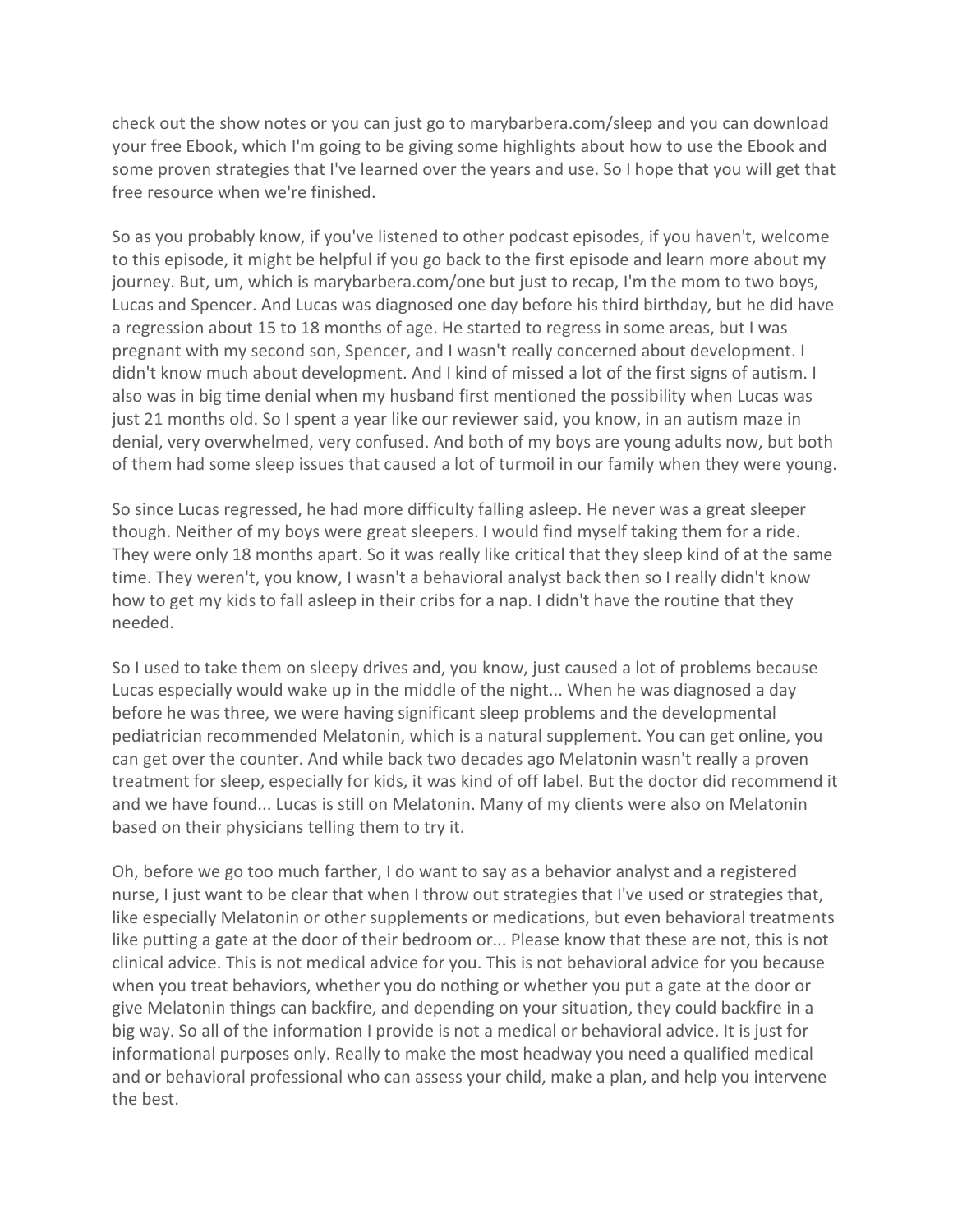But unfortunately, many parts of the world and many parts of the United States, we just don't have the type of person that can come in and really help you. You know, there are waiting lists, there are copays, there are private pay situations. And what I hope to do through my podcast and my video blogs is give you practical strategies that you might be able to use. You might be able to read books or you could join my online courses and community for more in-depth information and dive deeper into this. But, so I just want to, as I'm saying, Melatonin and many of my clients were on Melatonin, I mean that was never recommended or prescribed by me. It was always like, check with your physician and see if Melatonin might be a good choice for you.

So, when Lucas was two until he was 10, he never slept in his own bed throughout the night. We played constant musical beds in our house on most nights. If Lucas would... He would always get Melatonin and he might fall asleep, but then he didn't stay asleep. And if he woke in the middle of the night, say he woke up at two in the morning, he would run in our bed, sometimes jump in our bed, and sometimes I could get if I just didn't move, he would fall back to sleep. If he started stemming or started making noises in his own bed, if I would go in there, you know, it could be two to five in the morning where we were both up and he was kind of really hyperactive.

I mean there was just different, different things went on different nights and it was confusing. But my husband was and is an emergency medicine physician so he had to sleep, and I was home with the kids during the day. So weekdays or if my husband had to work the next day, you know, it was pretty much me trying to get Lucas to go back to sleep. Cause I'm the kind of person that really needs sleep and we all need sleep, and I think a lot of parents of kids with autism are really sleep deprived. But I found that the odds of us staying up and having to monitor him for hours on end were much greater if I went to his room and you know if I let him jump in our bed, I had a had chance of him falling back to sleep. But this whole musical beds shaped up very poo sleep behavior in our house.

Spencer was pretty good about falling asleep and staying asleep in his own bed after he got to be two or three years of age. So he was in his own room. Thank goodness that he didn't have to share a room with Lucas cause that would've really been a problem. But since, as I said, I didn't work outside the home, I pretty much was trying to tackle this. But you know, when Lucas was six or seven, I became a behavior analyst back in 2003, and even as a behavior analyst, we had shaped up such bad sleep in our home that I really wasn't able to have an objective view to try to fix our sleep problems. And when I was writing my book Lucas was about nine I think, and this is back in 2006, and I had been a behavior analyst for three years, I'm writing my book and my husband looked at me one day and he said, whatever you do, do not put any advice about sleep in this book because you are terrible at sleep. And he was right. And if you look through my book, The Verbal Behavior Approach, which has sold more than 50,000 copies, it's in 12 languages, there is not one advice about sleep.

However, shortly after my book was published in 2007 I did go to many places and started speaking about the procedures in my book. And one of the speeches that I gave was a one day talk in Ohio. It was one of my first speaking engagements after my book in 2007 I believe, and a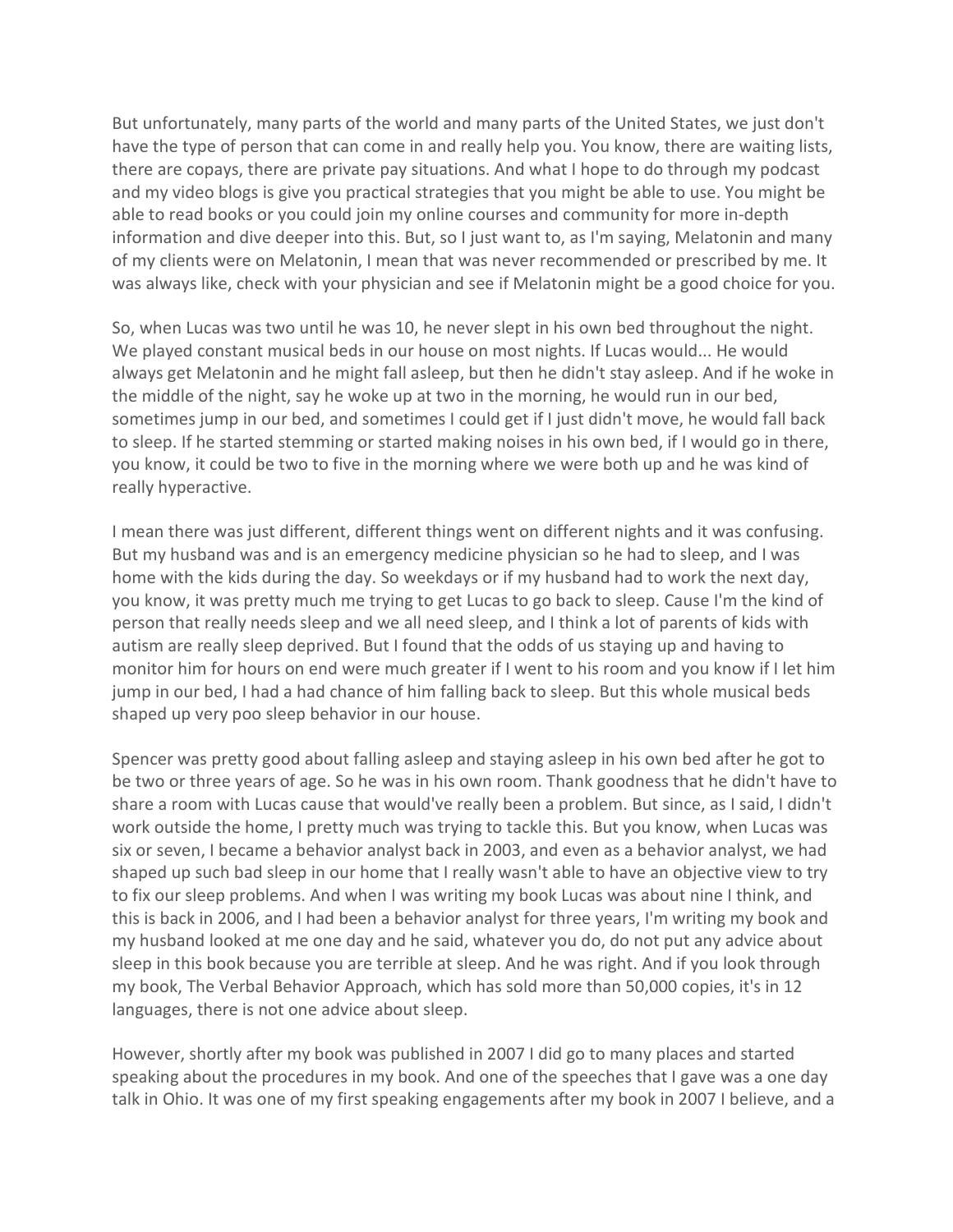behavior analyst, and I'm sorry, I don't even remember her name, but she was a behavior analyst. She took me out to dinner the night before I spoke, and we were chatting about Lucas and I told her about his language and potty training and all that stuff. And she asked me about his sleep, and I told her that I wasn't good at sleep, that that's why there was not any advice about sleep in my book. And she basically told me she was an expert at sleep and she was a behavior analyst. So she was basically shaking her head thinking, Oh God, this woman just wrote a book and she has no idea what she's doing with sleep. So she gave me really good advice just at dinner, you know, just things I could try to get Lucas to sleep in his own bed.

So basically she said, and Lucas is 10 at this point and he was well over a hundred pounds. He was a big 10-year-old. So it was coming to the point where he would barge in our room, jump over me to get to the middle of the bed. And I was like, I'm going to get like, you know, accidentally injured by this because I'm like sound asleep. And all of a sudden a hundred pounds come like pummeling towards me. So she basically said we needed to prevent Lucas from entering our room by locking our bedroom door and that was going to be the only way we could get him to not get in our bed. Because once he was in our bed, now it's nighttime, now I'm startled. Now he's comfy in the bed and that's what he's used to.

So she also said that he should not have a TV in his bedroom, but he had already had a TV in his bedroom for 10 years; that was the way he fell asleep. And so I didn't take her advice about the TV. I left the TV in the room figuring, okay, I'll leave the sleep in him falling to sleep is the same. And I'm just gonna start with, I'm gonna lock my bedroom door and I'm going to tell Lucas, like, I'm gonna lock my bedroom door and you're going to have to knock or you know, just try to open the door and then Mommy's going to walk you back to your bedroom, and in the morning you're gonna get a special treat.

So now many parents would stop at this point, because this is in my free Ebook, which you can get at marybarbera.com/sleep, and many parents would stop and be like my child's too... they're not understanding all this language about the treat in the morning or anything like that. I would have to say that Lucas didn't really understand that either. And we practice a little bit with me locking the door and him knocking or you know, jostling the handle. But kids don't really need to understand like everything.

And in some cases, like we would have had to put a gate at the steps or... I don't like to gate kids rooms if they're potty trained because they may have to get up to use the bathroom in the middle of the night. So we didn't get his room and he had never been known to walk down the stairs, so we didn't need to gate the stairs. We just needed to lock our bedroom door. And the first night of the intervention I planned, okay, these next three to five nights might be tough. He might get up 10 times and I might have to walk him back 10 times. I didn't know what was gonna happen.

But the first night he woke up three times he came over, knocked or jostled the handle. I got up, unlocked the door, said, Lucas, you're going to get a special treat in the morning, I named it, we'll just say it was a cookie. And so you're gonna get a cookie in the morning. You need to stay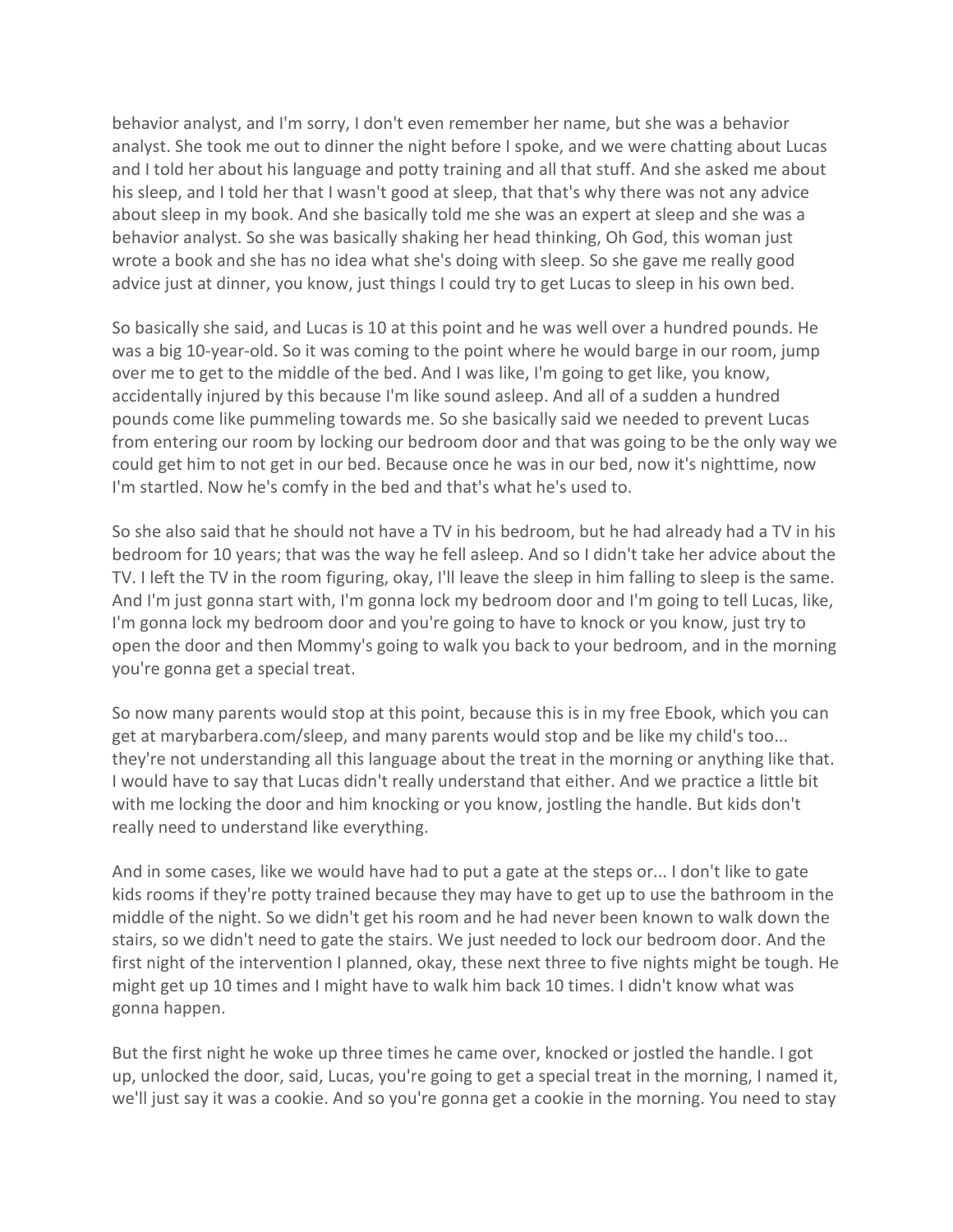in your own bed. Mommy's going to help you get back in bed, get back in bed, covered him up, kissed them, walked out, closed his door, went back into my room and I fell back to sleep. He came in the second time and the third time that same night, and I jotted down, I just looked at the alarm at the clock and I jotted down the three times he woke up. He didn't have any problem behaviors. He didn't cry when I left the room. So the first night, it was three times he came over, the second night he woke up and came over just twice. And the third night of intervention he woke up just once, came over, knocked and returned and got his special treat in the morning. And then by the fourth night, he never came over again.

And as a behavioral analyst, I was thrilled that the intervention worked so well. It was just a beautiful thing. It was a beautiful graph: three times the first night, two times the second night, one time the third night. And we are done with sleep problems and him jumping in my bed. But I was also kicking myself because I let this behavior go for 10 years without tackling it. And it would have helped Lucas learn to fall asleep, you know, when he was five or stay in his bed, it would have helped our family sleep hygiene. It would've helped so much if I would've tried this a little sooner. So that's why I now, you know, I've helped dozens of my clients and children of the parents and professionals that are in my online course and community. I've helped them just by telling my story. Just by telling people that you don't have to deal with these horrible sleep issues for the rest of your life. It's not a part of autism, it shouldn't be a part of autism, and we can treat it.

And there are people that have worse problems. Like I've consulted with families that with 20 year-olds who are literally the parents are sleeping on a mattress on the floor because they're afraid their child's going to leave the house or burn the house down, and there are huge safety issues.

So where do you start? And obviously, with a short podcast, I'm not going to be able to give you every piece of information about sleep. And that's why I encourage you to get the free sleep Ebook that I wrote at marybarbera.com/sleep. But I do want to give a shout out to three books, three authors that wrote books that help me in my quest to help others because while I got the advice from that one behavior analysts in Ohio, and if that person is listening, please email me and let me know what your name is. I am just completely blanking on that. But okay, so there are three books that I would recommend.

One book is by Dr. Mark Durand and that is called Sleep Better. He's a worldwide expert on autism and sleep and he wrote his first edition of Sleep Better in 1998 and I think it's really a comprehensive book and it's a classic book on sleep. And the second edition was written in 2013.

Another great book was published in 2012 called Sleep Difficulties And Autism Spectrum Disorders, and I found this book particularly helpful for all the research that has done on sleep with children, specifically with autism. It's quite comprehensive and it also has seemed to have more medical information like about Melatonin for instance, that I didn't find at least in the first edition of Dr. Durand's book.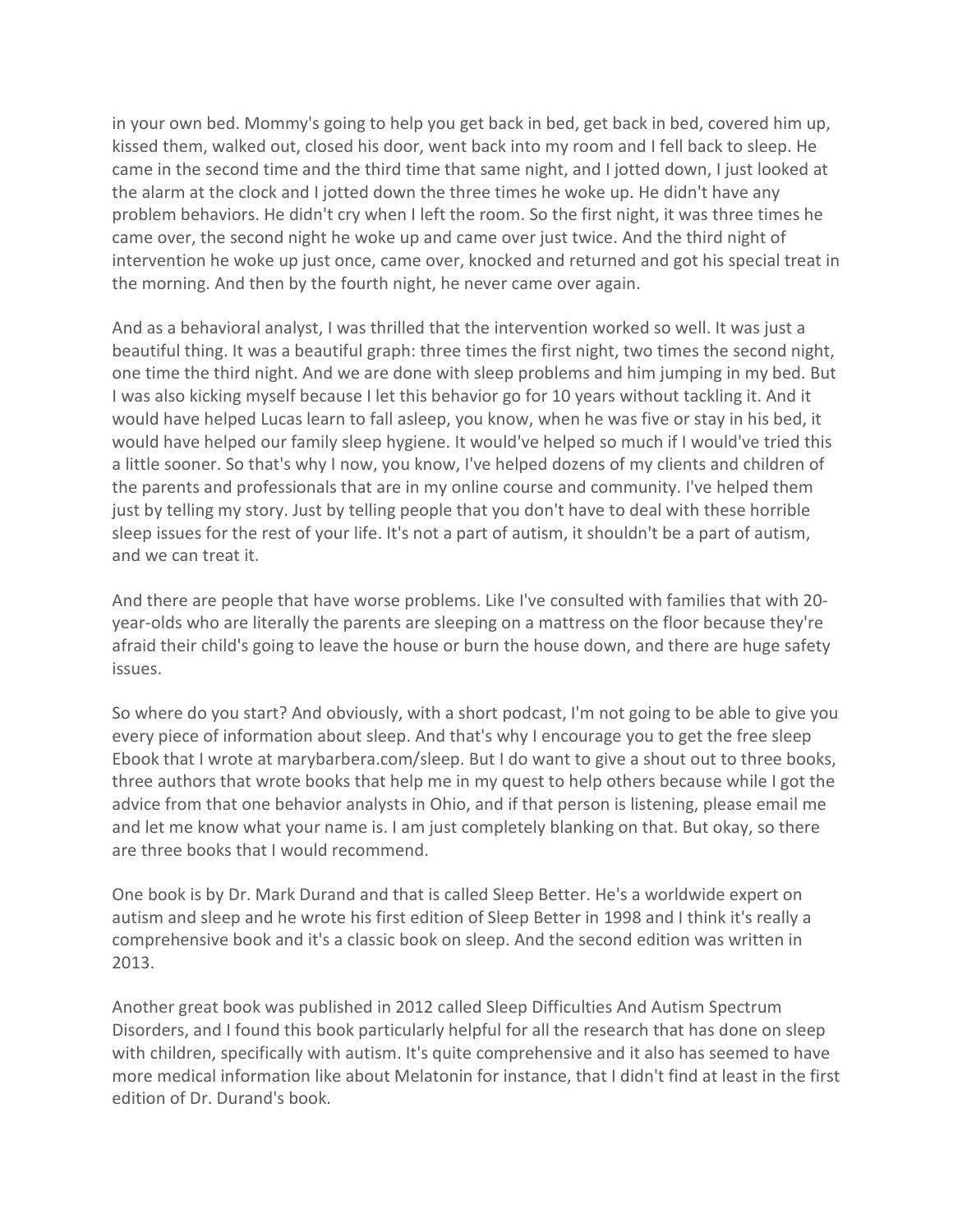And the most... another more recent book is published in 2014, and it was published by behavior analyst Kirsten Wirth, and she has a Ph.D. and she wrote, How To Get Your Child To Go To Sleep And Stay Asleep. This is not specifically for children with special needs, but there's a lot of advice for typically developing children which with a lot of anecdotes of Kirsten's personal situation with our own children. And her book, Dr. Wirth's book, has some interesting statistics that sleep disorders are common in all children in that 15 to 40% typically developing children will have some sleep disorders at some time in their life. And children with special needs have sleep disorders at a rate of about 85%, so you're not alone if you're a parent out there with a child who has sleep issues.

And even if you're a professional, the parents really need your help and some guidance, and even pointing them towards this Ebook and this podcast might be a great start. So where you start with any issues, so in this case, sleep is you have to start with an assessment and that doesn't have to just jump into sleep. We should be doing a quick assessment of the whole child because if a parent comes to me and says, my child is a horrible sleeper, I'm gonna want to know more information like the child's age, their ability level, their language level, can they walk, are they potty trained? You know, those sorts of... Do they leave the second floor if they're, you know, do they leave the home, are they safe wandering around the house? You know, are they safe in their bedroom?

So we need a little bit more information than just sleep. But one of the first things that I think professionals sometimes miss is instead of just diving into the child's sleep issues is we need to assess the parent's concern about sleep issues. Are the parents struggling with the child's sleep? I was really struggling. I was really tired of our sleep situation. But I had a family, a client from a family in India for instance, and they, I mean they were living in the United States but they were from Indian culture and in India, it's quite common for children to co-sleep with their parents until an older age. So they weren't really struggling with sleep and they didn't really want to intervene. So, but if sleep is a big problem on the top of the list for families, then the parents' motivation to change the sleep will be an important factor.

So assuming that the parents are having problems with the child's sleep and want to intervene in some way, then it's time to really assess the child. I do have a one-page assessment and then my online courses and community, we use the VB-MAPP as a basis usually. I do have some additional assessments, but we want to go deeper into assessment and not just about sleep. In many situations though, when we are really just talking about assessing sleep, we want to interview the parents and talk about like, where does the child fall asleep? Where does he sleep? Where do you want him to sleep through the night? Where does he sleep currently? In many situations when the child's not sleeping well, they're falling asleep on the sofa and being carried up to bed. You want to know what the whole bedtime routine looks like.

Are they getting a bath or a shower? Are they returning to the kitchen or the family room to watch TV or for a snack? Is the parent reading them a book? Is the parent laying in a twin bed with the child? Do the parents sit on the floor in the child's room? Do they just all sleep in the same bed, but that's not ideal? Does the child, like I said Lucas and Spencer did not share a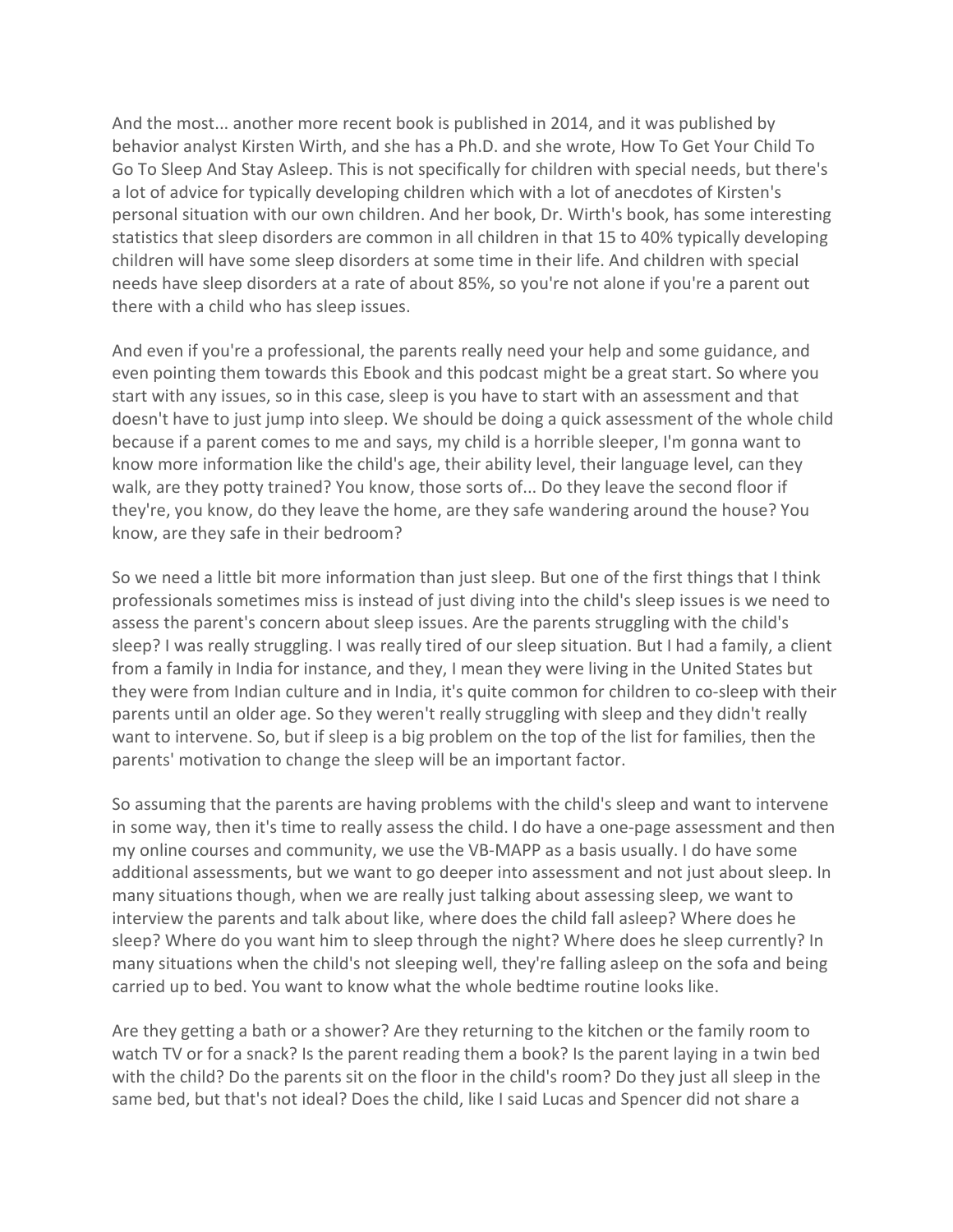room. Do they have to share a room with a sibling? Are they in a bunk bed? Are they on the bottom bunk? Are there five children in the house and three of them share the same bedroom with a child with autism? I mean just a lot of factors that could be important in terms of making a plan. We have to step back and look at the whole situation.

And also ask about naps because this can often detour the whole bedtime routine. It's almost like if a child takes a nap, especially a late or long nap, then the child's body resets. And so for kids older than two or three, I really don't think napping is a great idea unless the child has to get up for daycare or something at an extremely early hour, then a nap may be necessary. But if a child's having problems falling asleep at eight or 9:00 PM but they're getting a nap at three, three to 5:00 PM, then there's probably your problem.

Okay. Some other questions to ask in the assessment. How long does it take for the child to fall asleep? How much sleep does a child end up getting? What time do they nap usually? Start, stop. Do they nap in a crib or bed or do they take sleepy drives or do they nap on the sofa watching TV? What time would you like them to go to sleep and get up? Also, you want to assess are they using a pacifier, or is there a special blanket or something that they need to fall asleep or stay asleep?

In terms of naps, especially as the child gets older, we want to limit naps in terms of duration. Most experts say that a child should not be sleeping after 3:00 PM or nap. And if the child falls asleep at three like I said and naps until five they're going to have problems falling asleep at eight. We also don't want naps to extend past an hour or an hour and a half max, sometimes even shorter. And we want to make sure that these naps are all finished by 3:00 PM.

Okay. So then you also want to assess what happens if and when a child wakes during the night as Lucas did. Does he come to your bed? Does he scream? Does it go to the gate? Is the door gated? There are lots of things. We also want to assess what's in the room; Is it safe? Are there dressers bolted to the walls? So if a child is climbing they won't get hurt by having the dresser actually fall on them. I do know of a situation where a child died in that situation where, I don't know them personally, but the dresser did fall on the child and pinned the child and killed the child. So we want to make sure that, especially if the child is waking during the night, that we make sure that they're in an as safe condition as possible. So once we do a full assessment, whatever that entails, we need to make a plan and the plan has got to involve the parents, the caretakers, because if they're not willing to carry out the plan, it's not going to work.

So like I said, you want to stop or decrease naps. You also want to take a look at multivitamin supplements or anything late in the day or caffeine that could affect things. Also, liquids after dinner time... sometimes children wake because they have to go to the bathroom or if they're not toilet trained, you do want to check their diaper when they wake up because they might be waking up because they're wet. So you want to limit that liquid intake after dinner. And you also want to limit spicy food, fatty food, things that might upset the child's stomach. If you can wean from pacifiers if at all possible. I do have a blog on how to wean from a pacifier, as well as a free cheat sheet about the steps to wean from passive and bottles.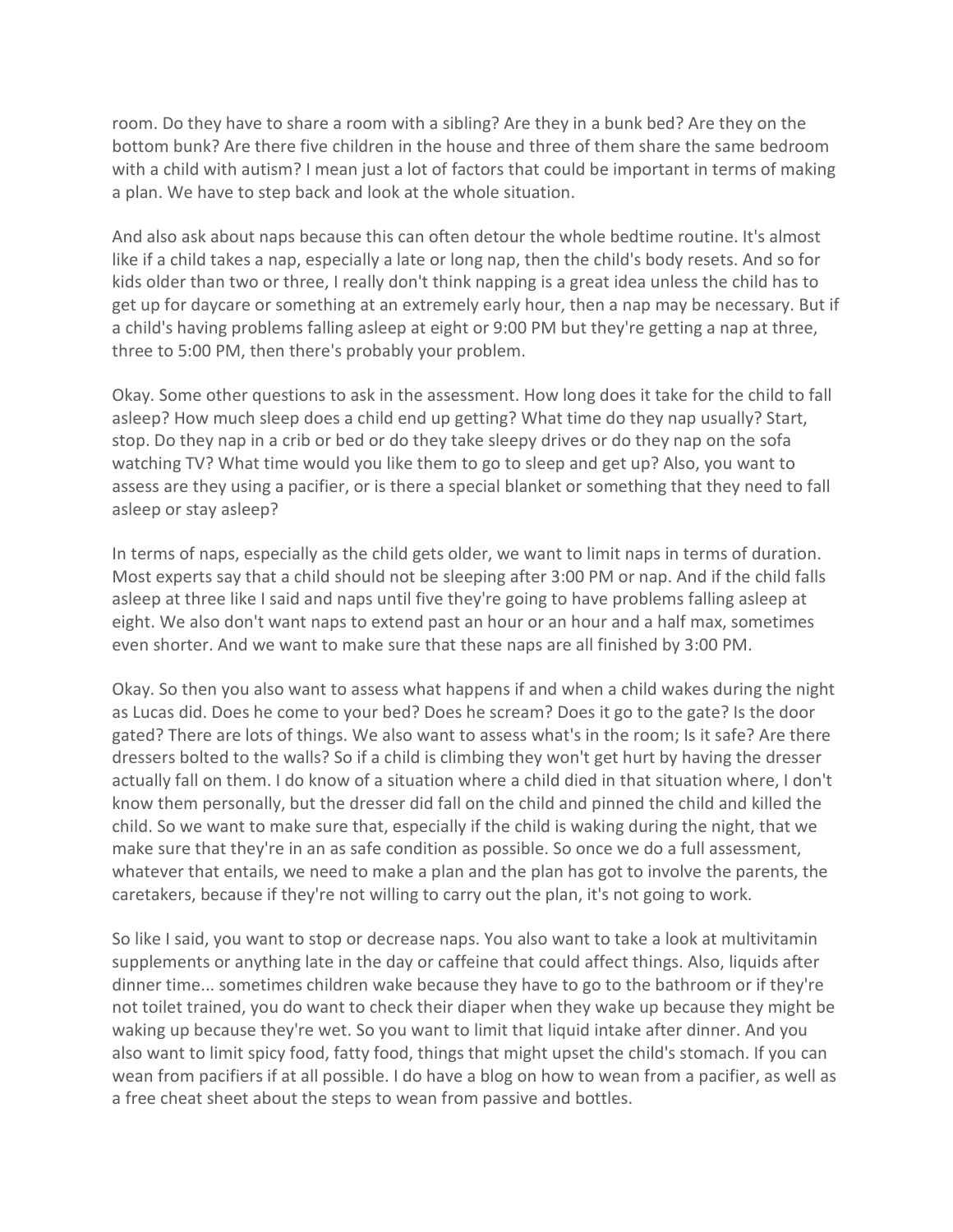If there's not currently a TV in the room, I'd highly recommend not putting one in there in the bedroom. Bedrooms should mean sleep, not running around the room, wrestling with the parents, tickling, watching TV or playing with their iPad. But if you already have a TV in the room and it's working at least to get the child to sleep like it was for Lucas, you may want to consider leaving it in there temporarily. I do find that having a TV with a remote control and a sleep timer is better than an iPad, but you know there are all kinds of things that are going on with our kids and sometimes you just have to pick the plan that you think is going to work best.

If the parent's goal is to have their child sleep through the night and they're in their own bed, which I believe should be the goal in most cases, you need to do an assessment which would help improve the bedtime routine, which may include the child's needs to fall asleep and stay asleep in their bed alone.

I do know of many families who have the child falling asleep on the sofa and then carrying the child upstairs, and even if the child is three or four years of age and you can physically do it, it's going to be impossible as the child gets older. And so I would really recommend that you take a look at the Ebook and try to get your child into a routine that involves, like, bathroom, shower or bath, brushing teeth, and then to bed; not returning downstairs to watch TV or returning downstairs for a snack. I think that gets us into trouble. And if the child needs an adult in his room at the moment to fall asleep, I would suggest that the parent sit on the side of the bed, sit in a rocking chair or even put a cot or a trundle bed somewhere where you can fade yourself out of the situation as easily as possible.

Part of the plan also needs to include what kind of reinforce you're going to use because children, you know, the behavior will go up if it's being reinforced and sometimes praise and stickers is just not going to cut it.

The final thing I'll say is the bedtime routine really does need to be a list of things in the order. So if dad, when he helps put the child to bed, has them brush their teeth and then has them go to the bathroom and then has them put their pajamas on, but mom is first bathroom, then tub, then you know, if you do it out of order, the child's not going to have this nice stable routine. So in many cases, I do recommend that one parent is really the one that takes the lead on the bedtime routine until you can get it figured out.

In my case, it only really took three days. I mean, we had a bedtime routine, but it only took three days to stop the nighttime waking. So hopefully you can make a plan that works as quickly as that, and then you'll be golden. And then how do you keep track of all this? And in my free Ebook, which is marybarbera.com/sleep, I give you some ideas about how to take data. And in some cases, you know, like Melatonin for one of my clients, it made her more hyper and more likely to wake up during the night. And for her we just needed to stop the multivitamins towards bedtime. And that was big too.

So I do have a technique to use a calendar to keep data and I do find that that's really a great thing that you can... on a calendar. Usually, a paper calendar is, you know, the nap time